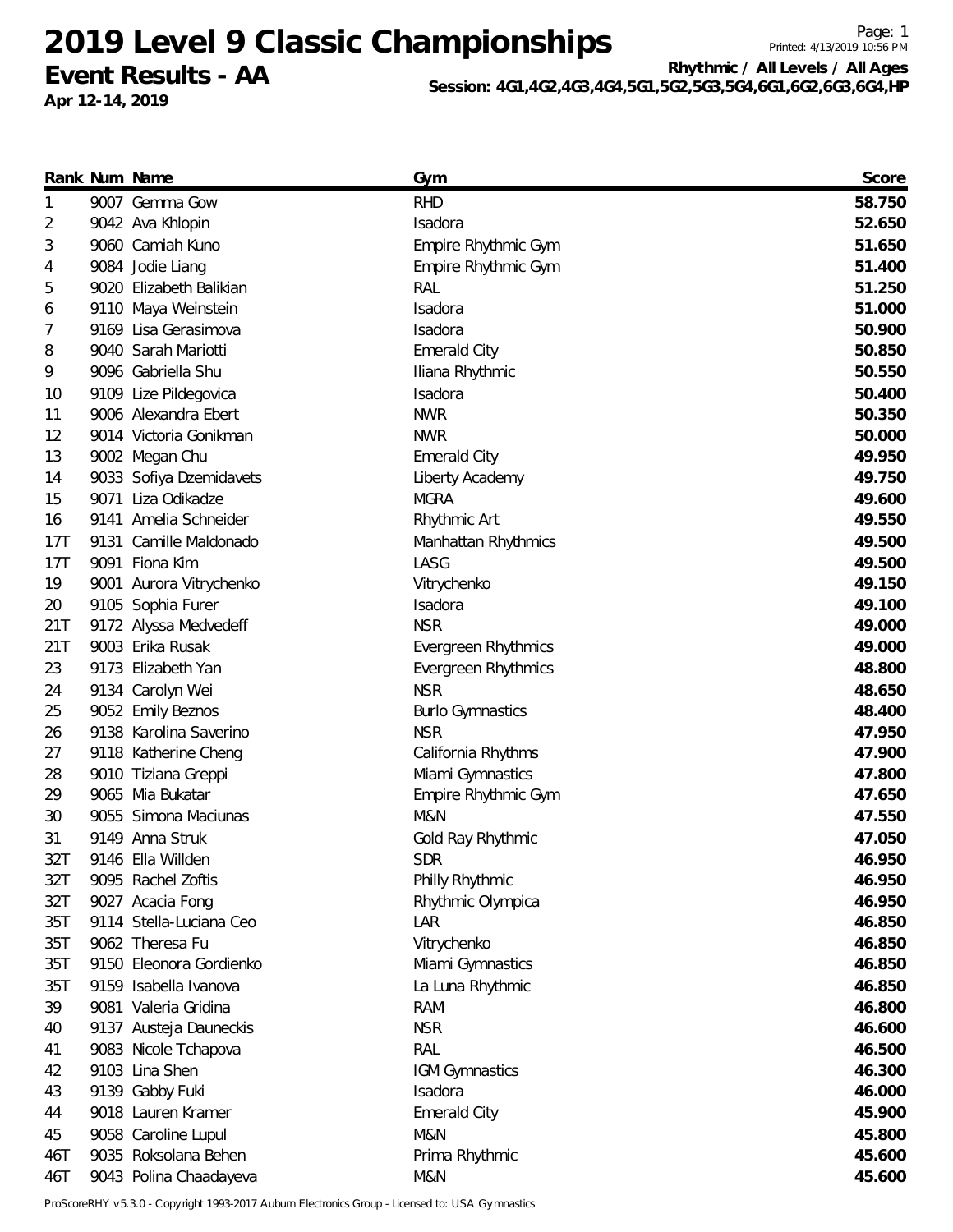# **Event Results - AA**

**Apr 12-14, 2019**

Page: 2 Printed: 4/13/2019 10:56 PM **Rhythmic / All Levels / All Ages**

**Session: 4G1,4G2,4G3,4G4,5G1,5G2,5G3,5G4,6G1,6G2,6G3,6G4,HP**

|     | Rank Num Name                  | Gym                        | Score  |
|-----|--------------------------------|----------------------------|--------|
| 48  | 9070 Jacqueline Karlov         | Isadora                    | 45.550 |
| 49  | 9050 Sasha Starsky             | <b>Burlo Gymnastics</b>    | 45.450 |
| 50  | 9102 Kristina Palyan           | RAL                        | 45.350 |
| 51T | 9049 Lara Krivobokov           | Philly Rhythmic            | 45.250 |
| 51T | 9030 Masha Golubchik           | M&N                        | 45.250 |
| 53  | 9072 Nicole Babadzhanova       | La Luna Rhythmic           | 45.200 |
| 54  | 9132 Nicole Khoma              | <b>NSR</b>                 | 44.850 |
| 55  | 9023 Leah Gressel              | <b>RSGA</b>                | 44.800 |
| 56  | 9076 Sol Morgan                | <b>VIDA</b>                | 44.700 |
| 57  | 9019 Anna Vasilevich           | M&N                        | 44.650 |
| 58T | 9087 Daria Karaseva            | <b>RAM</b>                 | 44.350 |
| 58T | 9156 Polina Mosharova          | Empire Rhythmic Gym        | 44.350 |
| 58T | 9128 Liza Khalil               | <b>NSR</b>                 | 44.350 |
| 61T | 9063 Blayzen Carroll           | <b>Bala Gymnastics</b>     | 44.250 |
| 61T | 9037 Katie Tang                | <b>CHR</b>                 | 44.250 |
| 63  | 9057 Kirin Kimura              | <b>Emerald City</b>        | 44.200 |
| 64T | 9145 Gaba Montano              | <b>IK Gymnastics</b>       | 43.700 |
| 64T | 9059 Lera Vaisburd             | <b>DIA</b>                 | 43.700 |
| 66  | 9054 Rachel Lu                 | <b>Emerald City</b>        | 43.650 |
| 67T | 9005 Jaelyn Chin               | <b>IK Gymnastics</b>       | 43.550 |
| 67T | 9061 Natalie Gittelson         | <b>GRACE</b>               | 43.550 |
| 69  | 9026 Leilani Mount             | <b>NWR</b>                 | 43.350 |
| 70  | 9144 Anna Braginskaya          | La Luna Rhythmic           | 43.200 |
| 71  | 9034 Zoe Anderson              | <b>RHD</b>                 | 43.000 |
| 72  | 9163 Sanita Prymost            | <b>MPNYC</b>               | 42.950 |
| 73  | 9135 Ayla Grodan               | RAL                        | 42.900 |
| 74  | 9069 Ashley Wang               | <b>RHD</b>                 | 42.850 |
| 75  | 9170 Claire Kuno               | Empire Rhythmic Gym        | 42.750 |
| 76  | 9068 Sabrina Li                | <b>SDR</b>                 | 42.400 |
| 77  | 9031 Nayenne Pollini Ashenaffi | <b>CHR</b>                 | 42.300 |
| 78  | 9165 Rachel Liu                | <b>Elegance Gymnastics</b> | 41.450 |
| 79  | 9044 Christina Antonyuk        | Vitrychenko                | 41.400 |
| 80  | 9053 Angel Lu                  | <b>Emerald City</b>        | 41.200 |
| 81  | 9115 Anita Goncharuk           | <b>IGM Gymnastics</b>      | 41.100 |
| 82  | 9117 Cady Xia                  | La Luna Rhythmic           | 41.000 |
| 83T | 9013 Yeo Won Kim               | Vitrychenko                | 40.950 |
| 83T | 9123 Nicole Shevchukevych      | Isadora                    | 40.950 |
| 85T | 9085 Sophia Jiang              | Empire Rhythmic Gym        | 40.550 |
| 85T | 9024 Alexandra Bryukhova       | M&N                        | 40.550 |
| 87  | 9078 Elle Jung                 | <b>Elegance Gymnastics</b> | 40.450 |
| 88  | 9080 Sofia Dubashinsky         | Philly Rhythmic            | 40.400 |
| 89  | 9099 Liza Kolesnichenko        | <b>Emerald City</b>        | 40.300 |
| 90  | 9041 Natalia Dreszer           | <b>VIDA</b>                | 40.250 |
| 91T | 9077 Christina Eldamaa         | <b>RSGA</b>                | 40.100 |
| 91T | 9088 Jada Lapastora            | <b>IGM Gymnastics</b>      | 40.100 |
| 93T | 9140 Aleksandra Smolyanaya     | M&N                        | 40.050 |
| 93T | 9045 Elexa Janov               | Miami Gymnastics           | 40.050 |

ProScoreRHY v5.3.0 - Copyright 1993-2017 Auburn Electronics Group - Licensed to: USA Gymnastics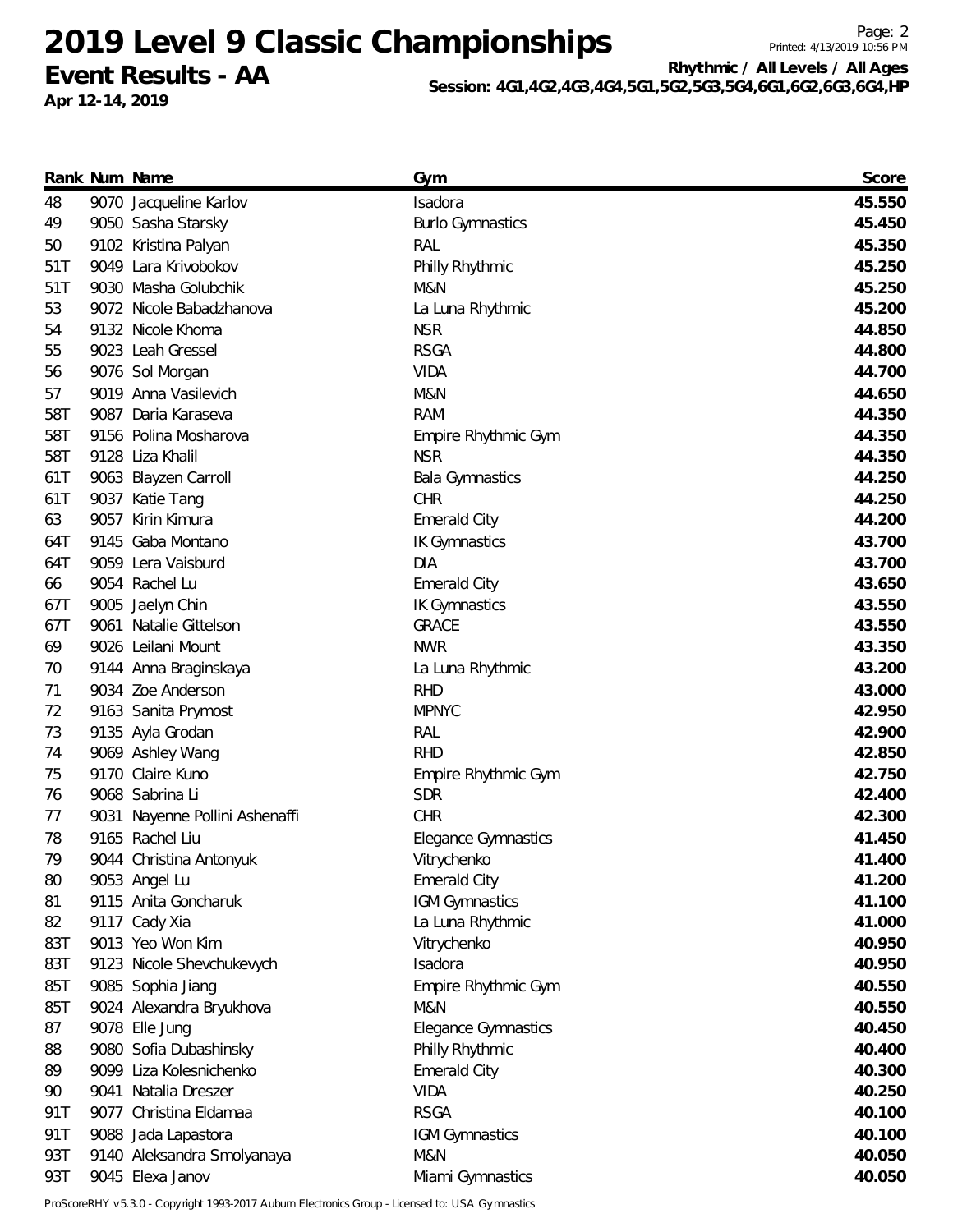**Event Results - AA**

**Apr 12-14, 2019**

Printed: 4/13/2019 10:56 PM **Rhythmic / All Levels / All Ages**

Page: 3

**Session: 4G1,4G2,4G3,4G4,5G1,5G2,5G3,5G4,6G1,6G2,6G3,6G4,HP**

|      | Rank Num Name              | Gym                        | Score  |
|------|----------------------------|----------------------------|--------|
| 95   | 9017 Diana Chukhray        | M&N                        | 39.950 |
| 96   | 9113 Martina Miladinova    | LAR                        | 39.550 |
| 97T  | 9032 Anna Abramian         | RAL                        | 39.400 |
| 97T  | 9157 Vasilisa Kuzmanova    | <b>ESCX</b>                | 39.400 |
| 99   | 9107 Katya Zhuiko          | Philly Rhythmic            | 39.300 |
| 100  | 9104 Liliya Avanesova      | <b>RRT</b>                 | 39.250 |
| 101  | 9098 Gloria Xing           | Vitrychenko                | 38.850 |
| 102  | 9116 Anna Chamkin          | M&N                        | 38.500 |
| 103  | 9066 Rebecca Korsunskiy    | Isadora                    | 38.450 |
| 104T | 9038 Laura Peng            | <b>ISRG</b>                | 38.400 |
| 104T | 9015 Aleksandra Polukhina  | Rhythmic Brains            | 38.400 |
| 104T | 9009 Guste Naujokaite      | Liberty Academy            | 38.400 |
| 107  | 9108 Melanie Alexander     | LASG                       | 38.200 |
| 108  | 9092 Rachael Chen          | <b>NSR</b>                 | 38.050 |
| 109  | 9048 Nicole Bugrimenko     | M&N                        | 37.950 |
| 110T | 9021 Celine Huang          | Liberty Academy            | 37.900 |
| 110T | 9136 Julia Kushnir         | <b>GRACE</b>               | 37.900 |
| 112  | 9094 Narine Vanetsyan      | Rhythmic Olympica          | 37.800 |
| 113  | 9171 Ashley Petrisor       | California Rhythms         | 37.600 |
| 114T | 9162 Nia Asakawa           | Nova                       | 37.400 |
| 114T | 9016 Yana Golovan          | <b>NRA</b>                 | 37.400 |
| 116  | 9167 Maria LahdensuoÂ      | Nova                       | 37.250 |
| 117  | 9148 Marissa Shaffer       | <b>Bala Gymnastics</b>     | 37.100 |
| 118  | 9122 Anna Yekhilevsky      | <b>CHR</b>                 | 37.050 |
| 119  | 9056 Bochin Tong           | Eurogymnastics             | 36.850 |
| 120  | 9100 Ally Lucks            | Empire Rhythmic Gym        | 36.650 |
| 121  | 9012 Anna Illarionov       | <b>Elegance Gymnastics</b> | 36.400 |
| 122  | 9067 Olivia Levine         | LAR                        | 36.100 |
| 123  | 9022 Deya Gorodnitskiy     | <b>CTR</b>                 | 35.850 |
| 124  | 9112 Claire Kang           | <b>RHD</b>                 | 35.600 |
| 125T | 9127 Anastasia Soultanova  | Premier Gymnastics         | 35.100 |
|      | 125T 9119 Kaitlyn Lee      | Elegance Gymnastics        | 35.100 |
| 127  | 9147 Lucy Williams         | <b>Elegance Gymnastics</b> | 35.000 |
| 128  | 9097 Julia Li              | Vitrychenko                | 34.650 |
| 129  | 9166 Svetlana Russell      | Empire Rhythmic Gym        | 34.350 |
| 130  | 9039 Aliaksandra Makarava  | <b>NSR</b>                 | 34.250 |
| 131  | 9046 Elena (Alyona) Chugay | World Rhythmics            | 34.150 |
| 132  | 9073 Victoria Kolotsi      | Isadora                    | 33.850 |
| 133  | 9121 Nicole Abarbanel      | California Rhythms         | 33.650 |
| 134T | 9155 Olha Hodovana         | Vitrychenko                | 33.550 |
| 134T | 9130 Anastasia Kovalenko   | <b>MGRA</b>                | 33.550 |
| 134T | 9111 Elizaveta Shliomina   | <b>NWR</b>                 | 33.550 |
| 137  | 9051 Kamilla Gareeva       | Miami Gymnastics           | 33.500 |
| 138  | 9008 Viktoria Pomposhova   | <b>TRA</b>                 | 32.900 |
| 139  | 9161 Zaniah Dorn           | Tampa Bay Rhythmics        | 32.750 |
| 140  | 9142 Arina Mubarakshina    | Rhythmic Art               | 32.600 |
| 141  | 9093 Diana Tumakaeva       | Isadora                    | 32.300 |
|      |                            |                            |        |

ProScoreRHY v5.3.0 - Copyright 1993-2017 Auburn Electronics Group - Licensed to: USA Gymnastics